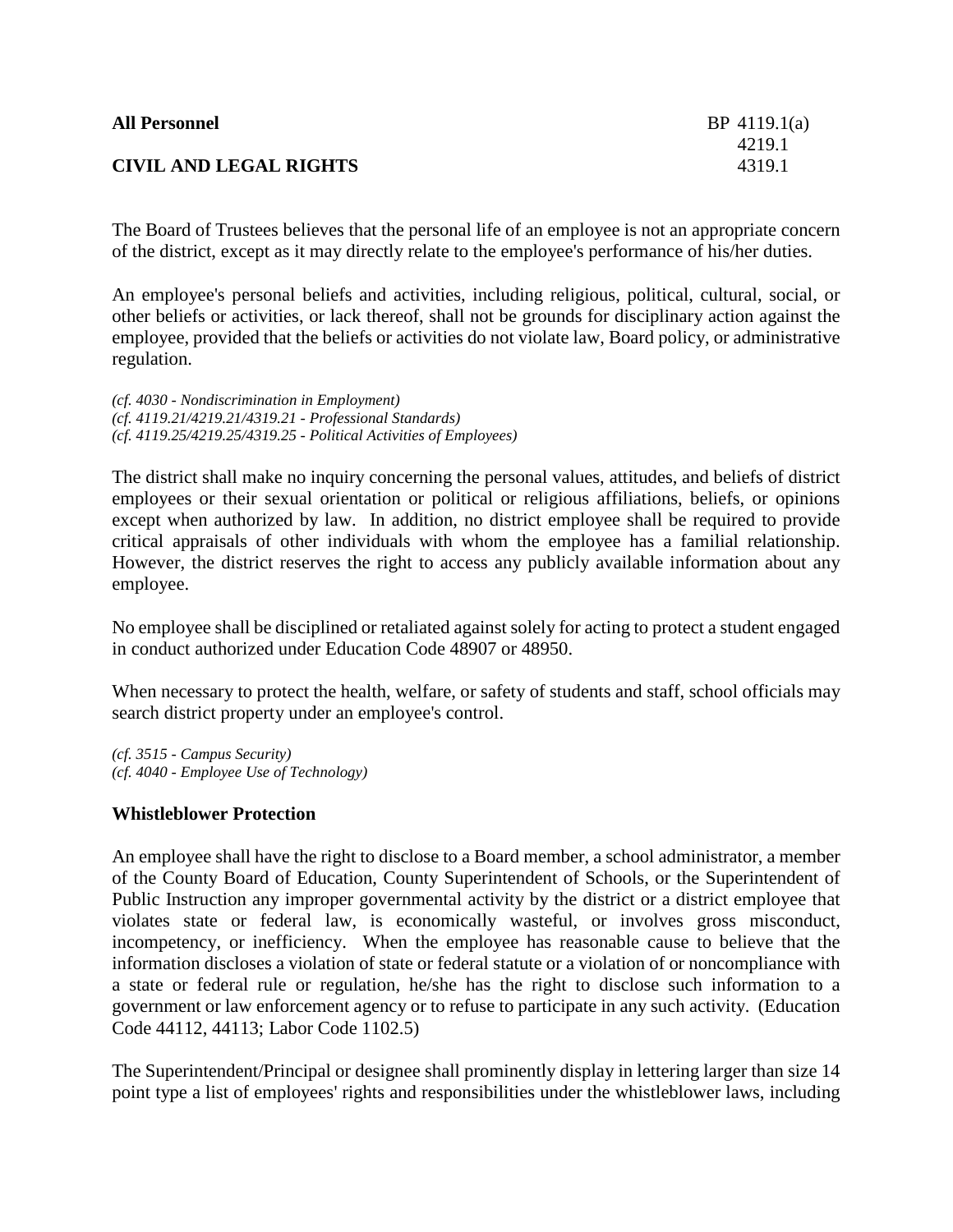the telephone number of the whistleblower hotline maintained by the office of the California Attorney General. (Labor Code 1102.8)

> BP 4119.1(b) 4219.1 4319.1

## **CIVIL AND LEGAL RIGHTS** (continued)

No employee shall use or attempt to use his/her official authority or influence to intimidate, threaten, coerce, or command another employee for the purpose of interfering with that employee's right to disclose improper governmental activity. (Education Code 44113)

*(cf. 4118 - Dismissal/Suspension/Disciplinary Action) (cf. 4218 - Dismissal/Suspension/Disciplinary Action)*

An employee who has disclosed improper governmental activity and believes that he/she has subsequently been subjected to acts or attempted acts of reprisal shall file a written complaint in accordance with the district's complaint procedures. After filing a complaint with the district, the employee may also file a copy of the complaint with local law enforcement and/or seek civil law remedies against the supervisor or administrator who retaliated or attempted to retaliate against him/her, in accordance with Education Code 44114.

*(cf. 1312.1 - Complaints Concerning District Employees) (cf. 1312.3 - Uniform Complaint Procedures) (cf. 4144/4244/4344 - Complaints)*

## **Protection Against Liability**

No employee shall be liable for harm caused by his/her act or omission when he/she is acting within the scope of employment or district responsibilities; when the employee's act or omission is in conformity with federal or state law, district policy, or administrative regulation; or when the employee's act or omission is in furtherance of an effort to control, discipline, expel, or suspend a student or to maintain order or control in the classroom or school.

*(cf. 3320 - Claims and Actions Against the District) (cf. 9260 - Legal Protection)*

The protection against liability shall not apply when:

- 1. The employee acted with willful or criminal misconduct, gross negligence, recklessness, or a conscious, flagrant indifference to rights or safety of the individual harmed.
- 2. The employee caused harm by operating a motor vehicle or other vehicle requiring license or insurance.
- 3. The employee was not properly licensed, if required, by state law for such activities.
- 4. The employee was found by a court to have violated a federal or state civil rights law.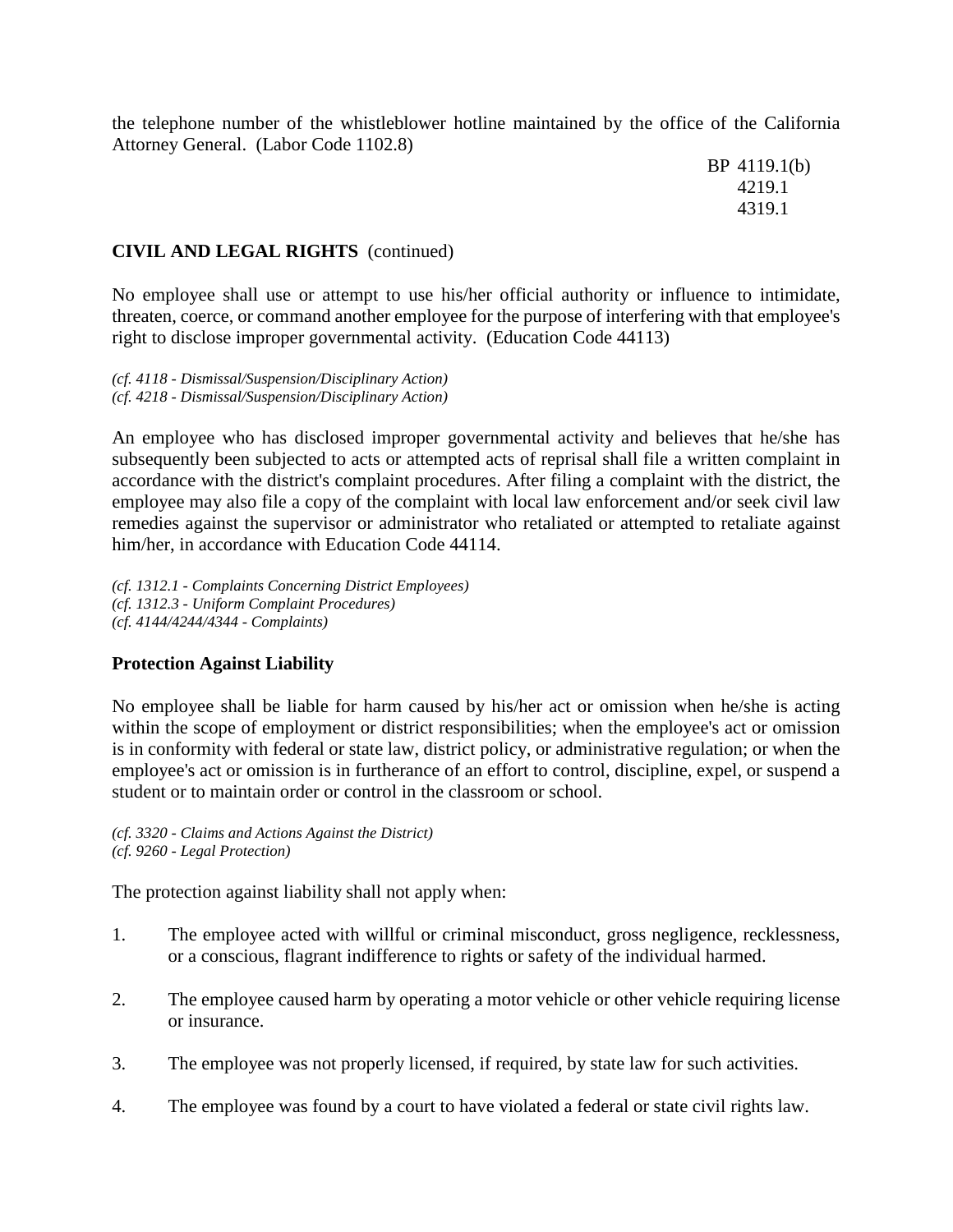BP 4119.1(c) 4219.1 4319.1

# **CIVIL AND LEGAL RIGHTS** (continued)

- 5. The employee was under the influence of alcohol or any drug at the time of the misconduct.
- 6. The misconduct constituted a crime of violence pursuant to 18 USC 16 or an act of terrorism for which the employee has been convicted in a court.
- 7. The misconduct involved a sexual offense for which the employee has been convicted in a court.
- 8. The misconduct occurred during background investigations, or other actions, involved in the employee's hiring.

*Legal Reference: (see next page)*